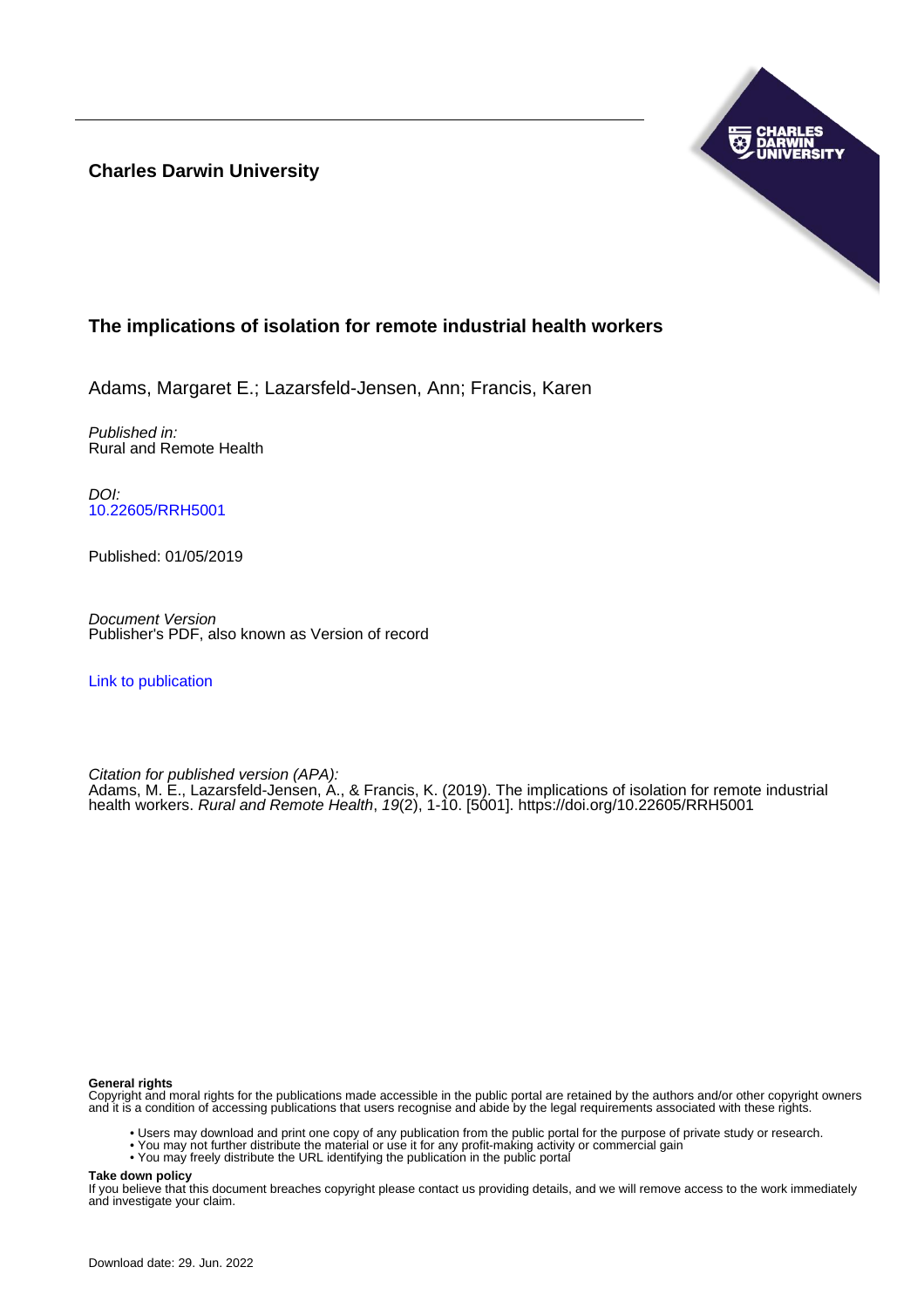

# ORIGINAL RESEARCH

# The implications of isolation for remote industrial health workers

# AUTHORS

Margaret E Adams<sup>1</sup> RN BClinicalPrac (Paramedic) M Health Sci (Honours), Lecturer \*

Ann Lazarsfeld-Jensen<sup>2</sup> PhD, Senior Lecturer, alazarsfeld-jensen@csu.edu.au

Karen Francis<sup>3</sup> PhD, Professor

# CORRESPONDENCE

\*Ms Margaret E Adams margieadams2204@gmail.com

# AFFILIATIONS

<sup>1, 2</sup> School of Biomedical Sciences, Charles Sturt University, Panorama Avenue, Bathurst, NSW 2795, Australia

<sup>3</sup> School of Nursing CBD campus, UTAS, Hobart, Tasmania. 7000

# PUBLISHED

13 May 2019 Volume 19 Issue 2

**HISTORY** RECEIVED: 5 July 2018

REVISED: 14 January 2019

ACCEPTED: 4 March 2019

# CITATION

Adams ME, Lazarsfeld-Jensen A, Francis K. The implications of isolation for remote industrial health workers . Rural and Remote Health 2019; 19: 5001. https://doi.org/10.22605/RRH5001

ETHICS APPROVAL: : Ethics approval was granted by Charles Sturt University Human Ethics Committee, approval number: 406/2013/09.

Except where otherwise noted, this work is licensed under a Creative Commons Attribution 4.0 International Licence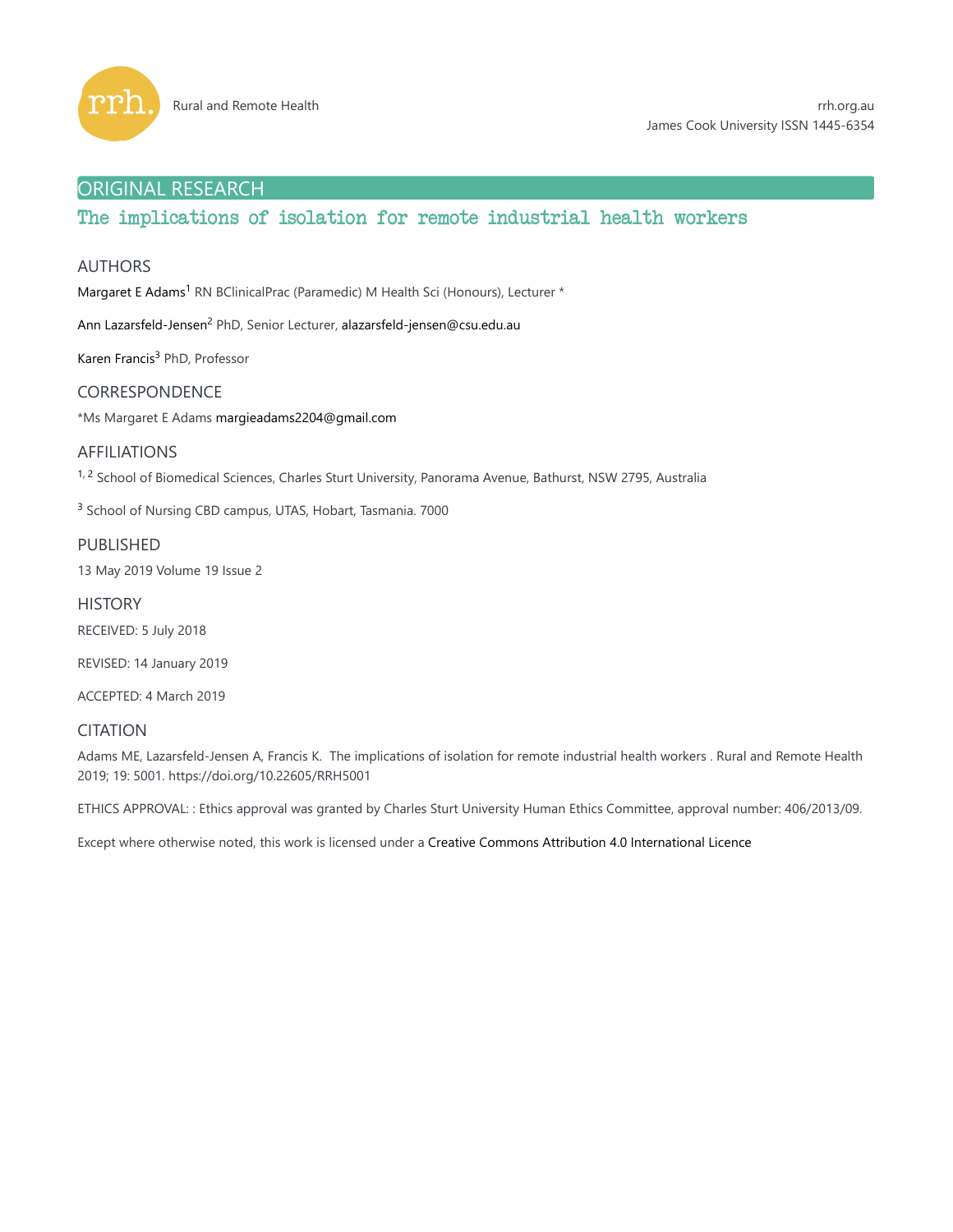# ABSTRACT:

**Introduction:** Recent literature has explored the health and social implications of industrial workers who are involved in a variety of long-distance commute (LDC) work arrangements including fly-in, fly-out; bus-in, bus-out; and drive-in, drive-out. However, the role of an industrial health worker in caring for this special population of workers is poorly understood and documented in current literature. In Australia, the health role has existed primarily to meet minimum standards of safety legislation and carry out compliance activities. The combination of low social risk tolerance, increasingly remote locations and changing health and safety legislation are driving changes to accountability for the health as well as the safety of remote industrial workers. Health staff are recruited from the ranks of registered nurses, paramedics and diploma-qualified medics. Often, they work in autonomous transdisciplinary roles with little connection to other health workers. The lack of a clear professional identity contributes to increased tension between the regulatory requirements of the role and organisations who don't always value input from a specialist health role. The aim of this study was to understand the experience of isolation for health workers in industrial settings to better inform industry and education providers.

**Methods:** A phenomenological methodology was chosen for this study owing to the paucity of qualitative literature that explored this role. This study utilised face-to-face or telephone interviews with nurses and paramedics working in remote offshore and onshore industrial health roles seeking to understand their experience of working in this context of health practice.

**Results:** Three thematically significant experiences of the role related to role dissonance, isolation, and gaining and maintaining skills. The second theme, isolation, will be presented to provide context for nurses' and paramedics' experiences of geographical, personal and professional isolation.

**Conclusions:** Nurses and paramedics working in remote industrial roles are not prepared for the broad scope of practice of the role, and the physical and profession isolation presents barriers to obtaining skills and confidence necessary to meet the needs of the role. Limited resources in rural and remote areas combined with the isolation of many industrial sites pose challenges for industrial staff in accessing primary healthcare services, yet industrial organisations are resisting attempts to make them responsible for the health as well as the safety of their onsite workers, particularly in off-duty hours. Health workers in remote locations have to cope with their own experience of isolation but also have to treat and counsel other industrial workers experiencing chronic illness complications, separation from family and other consequences of the fly-in, fly-out 'workstyle'. In addition to the tyranny presented by distance and the emotional isolation common to all remote industrial workers, health workers are isolated from professional networks, access to education/professional development opportunities and other remote industrial peers. Their inclusion within a professional network and educational framework would help to mitigate these factors and provides opportunities for collaboration between industrial and rural health staff.

# Keywords:

Australia, FIFO, fly-in fly-out, industrial health;, occupational health, occupational health nursing, primary health care, professional isolation, remote nursing, scope of practice.

# FULL ARTICLE:

# **Introduction**

Many aspects of industrial health have received attention within the literature from early descriptions of industrial-related illnesses such as silicosis and high injury rates through to more recent literature which describes mental health and social concerns related to large numbers of fly-in, fly-out (FIFO) workers. The volume of literature on this topic has failed to include the needs of those health workers charged with caring for this special population of workers who experience specific health consequences as a result of their workplace/workstyle. This research has addressed this gap in the literature by providing an understanding of the experience of working in an industrial health role.

# *History of industrial health*

Industrial health care is not a new concept, with links between occupation and employee health being described as early as 50 BCE<sup>1</sup>. The acceptance of major injury or loss of life in the pursuit of profit from acquisition of natural resources has become increasingly unacceptable in the modern industrial workforce. This

has resulted in the comprehensive occupational health and safety legislation applied today. Early literature from the nursing and medical professions described industrial health as a specialisation and advocated for further research to support this role<sup>2-7</sup>.

The search to acquire natural resources forced industrial organisations into developing countries and difficult environments such as the North Sea, frozen tundra, jungles and deserts. In these locations, the health role consisted of mostly male first aiders or ambulance personnel employed to provide emergency care. Their education was facilitated by short courses and remote medical advice via phone or videoconferencing. Industrialisation, combined with numerous major incidents, particularly within the oil and gas industry, prompted an increasing focus on worker safety as opposed to overall health. The general health of workers has been largely missing from the now familiar title of health and safety<sup>8-10</sup>.

#### *Cost of illness and injury*

The remoteness of many locations means that evacuation of an ill or injured worker from a worksite may cost thousands of dollars, even before they are further repatriated to a requisite standard of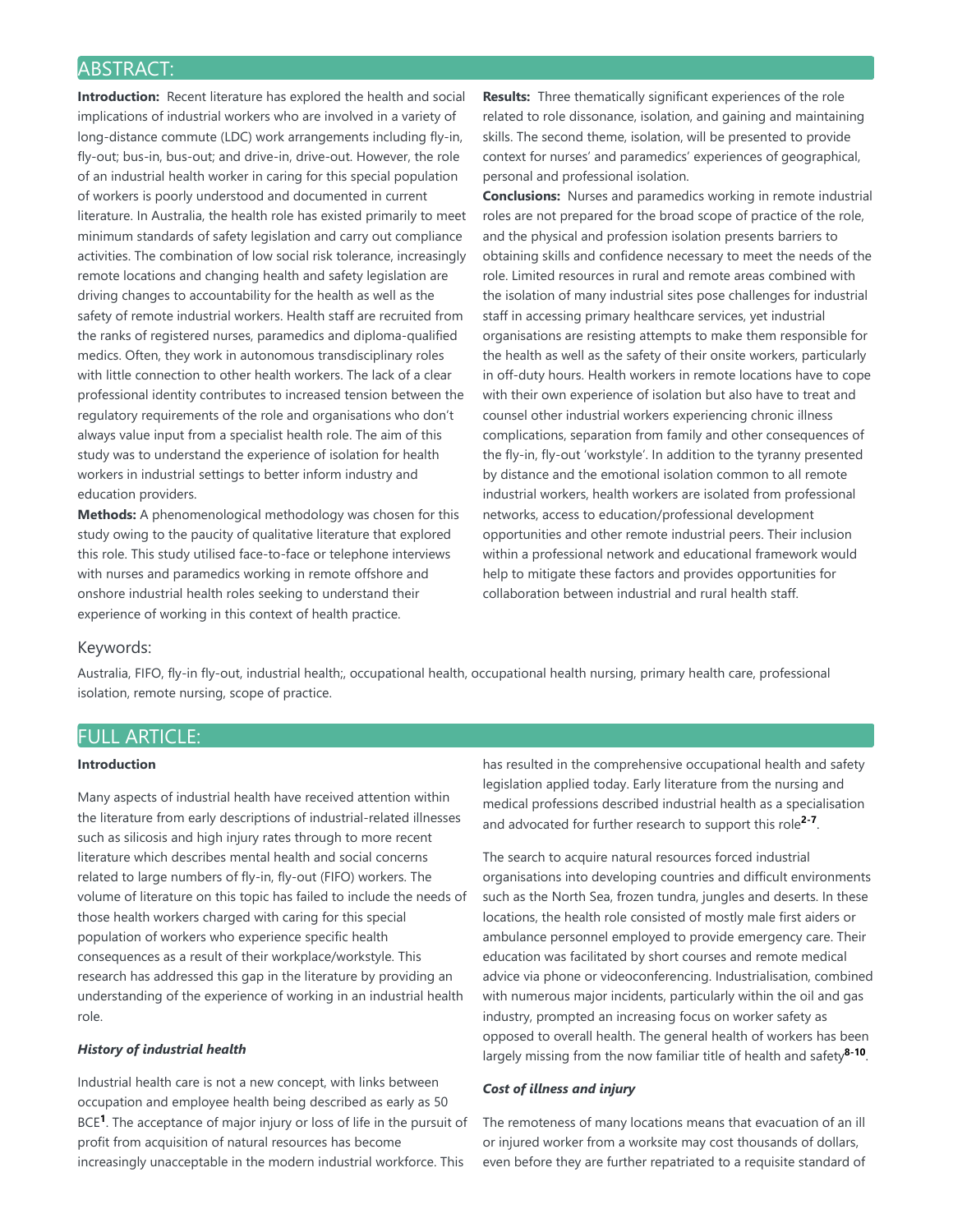care. Lost time injuries became the litmus test for good occupational safety practice and every effort was made to minimise these occurrences as they needed to be reported to regulatory agencies and could involve penalty for the industry. This paved the way for temptation to minimise the extent of some workplace injuries and illnesses<sup>11</sup>; therefore, any onsite health management was helpful in avoiding costly evacuation for minor conditions. This, however, required health workers to have great confidence in their ability to differentiate which cases they could manage and those they could not. Globally, mobile workers have been blamed for the spread of diseases such as measles<sup>12</sup>, tuberculosis<sup>13</sup> and avian influenza as they frequently commute internationally between work and home. Thus, there has been a move away from predominantly trauma and injury response to primary health, hygiene and health education activities.

### *Long-distance commute workforce*

Long-distance commute (LDC) staff work long hours in compressed rosters and are excluded from their social network and their home environment for days and weeks at a time. Many organisations choose to fly staff in to remote industrial sites worksites for roster periods rather than face the challenge of accommodating families in undesirable locations. Globally there are large numbers of workers engaged in LDC arrangements. In turn, these workers are well remunerated; however, this 'workstyle' may have a limited lifespan. Arguably the LDC workforce comes with numerous social implications such as increased risk of alcoholism, depression and suicide, obesity, gambling, and loss of social and family networks<sup>14-17</sup>. The present study supported many of these concerns including recent media and research attention regarding depression and clusters of suicides attributed to LDC work. FIFO worker suicide rates have been the subject of a recent Parliamentary enquiry in Western Australia<sup>18</sup>. Erny-Albrecht et al. showed that industrial workers lack access to often limited health services in remote areas<sup>19</sup>, while McEwan anecdotally noted that remote workers relied on emergency department services<sup>20</sup>, therefore lacking consistent integrated care because of a tendency to prioritise limited family time at home over seeking routine health maintenance.

#### *Professional isolation and the health worker role*

Coleman and Lynch defined professional isolation as '… physical distance, separation from learning environments and detachment from peers'<sup>21</sup>. For remote industrial health staff working across disciplinary boundaries, separation from peer networks is compounded by a lack of discreet professional identity. As Coleman and Lynch assert $2<sup>1</sup>$ , the opportunity to network with peers supports the culture and knowledge unique to a specific professional identity and development of more tacit concepts relevant to culture and communication, as identified by Trede<sup>22</sup>. Therefore, physical isolation and lack of appropriate professional association can lead to inappropriate and even dangerous perceptions of the industrial health role.

Differentiated health worker presence varies depending on the type and size of the industrial site. However, it is mostly nurses and paramedics employed in the health worker role who experience varying degrees of work typically associated with physiotherapy, occupational health, compliance monitoring, return to work coordination, workplace hygiene, health education and health promotion activities. Professional isolation, lack of specific role definition, education and support for the role, along with a lack of clear clinical and competency boundaries, predispose this group of health workers to coercive practices that could pose patient safety risks.

#### **Methods**

# *Rationale*

The aim of the study was to understand the experience of working in a health role in an isolated industrial setting. Phenomenology is a qualitative research methodology useful for understanding the lived experience of a specific phenomenon<sup>23</sup>. This study therefore sought to understand the experience of nurses and paramedics working for a single Australian mining organisation in variously remote onshore and offshore industrial settings. This research was necessary to fill the void between primarily statistical data on industrial illness and injury and looming changes to the regulatory requirements of an industrial health role.

### *Data collection*

Following approval to conduct the study, seven industrial health workers were recruited: two industrial medics, two paramedics and three registered nurses (Table 1). Participants were a purposive sample of nurses and paramedics working for a single international mining organisation. Participants were selected to provide a mixture of semi-remote and remote onshore Australian and remote offshore experience. All participants were asked in semistructured, face-to-face or telephone interviews about their experience of working in an industrial health role. A short list of prompting questions was available; however, each participant was encouraged to describe their experience. Each interview was approximately 1 hour in length and was transcribed and analysed using an amended Colaizzi's framework<sup>24</sup>. The steps in the framework outline a process of attributing meaning to significant statements and organising them into groups with thematic significance. In keeping with a constructivist phenomenological methodology, Colaizzi's final step of returning to participants was not used owing to a tendency for participants to become more editorial and less contemporaneous than during their original account.

Significant statements were ascribed meaning and then clustered into thematically significant groups. Three major themes emerged: 'contested spaces', 'isolation' and 'gaining and maintaining skills'. This reflected the complexity for nurses and paramedics required to deliver health care in remote industrial environments. This article reports on the theme of isolation, which was significant in three domains: geographical, personal and professional.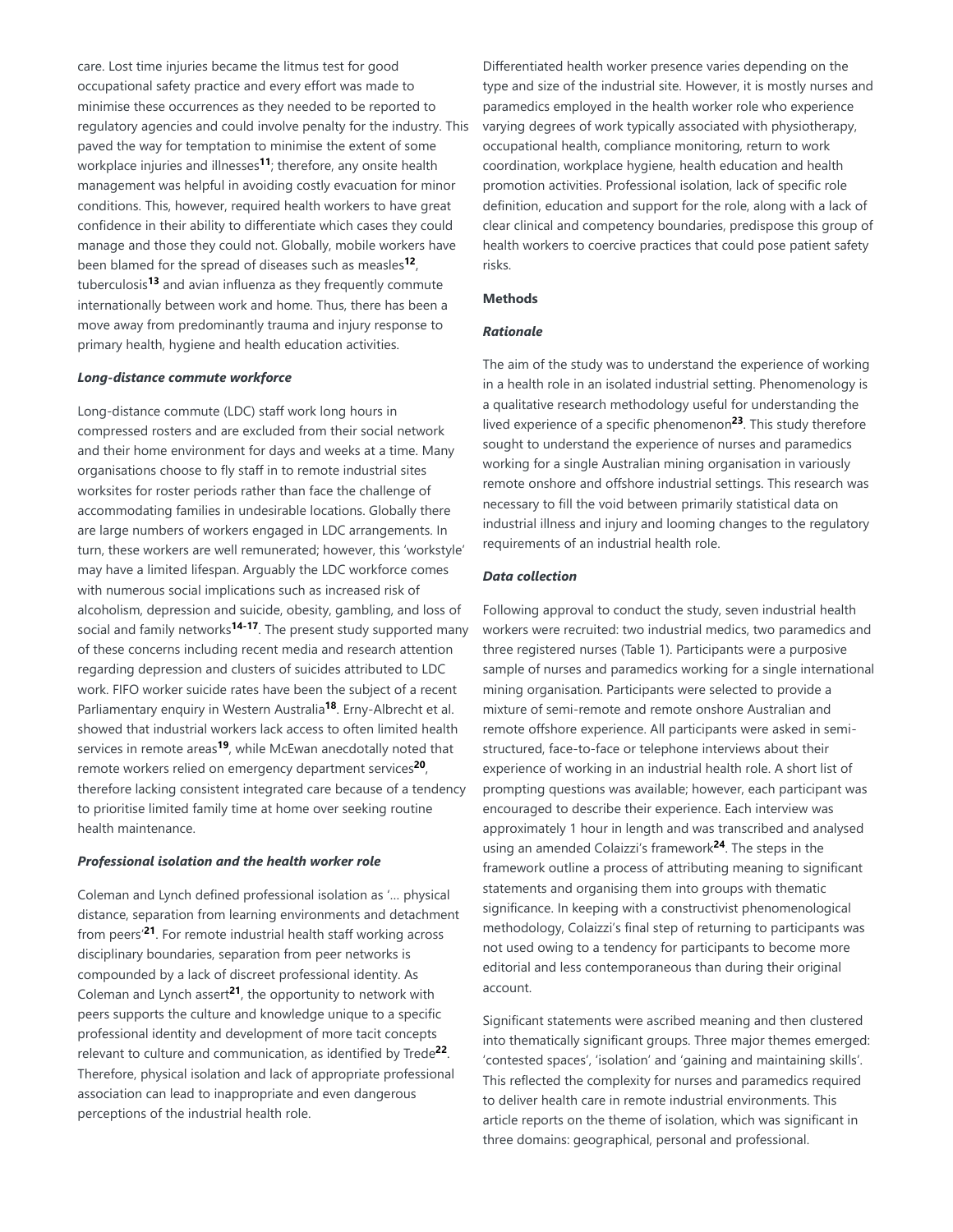#### **Table 1: Characteristics of nurses and paramedics working in remote industrial settings**

| Participant<br>pseudonym | Sex            | Time in role | <b>Background</b>                                                                                                     | <b>Formal education</b>                                                                                                                                                                        | Remoteness (based on<br>proximity to definitive<br>care) |
|--------------------------|----------------|--------------|-----------------------------------------------------------------------------------------------------------------------|------------------------------------------------------------------------------------------------------------------------------------------------------------------------------------------------|----------------------------------------------------------|
| 'Alex'                   | M              | <5 years     | Fire                                                                                                                  | Diploma Paramedic<br>Science                                                                                                                                                                   | Low/onshore<br>Moderately accessible                     |
| 'Brendan'                | M              | <5 years     | Rescue                                                                                                                | Diploma Paramedic<br>Science                                                                                                                                                                   | Lowlonshore<br>Moderately accessible                     |
| 'Sophie'                 | F              | <5 years     | Nil relevant experience                                                                                               | Undergraduate<br>paramedic degree                                                                                                                                                              | Low/onshore<br>Moderately accessible                     |
| 'lan'                    | M              | >20 years    | Ambulance Intensive<br>Care Paramedic.<br>paramedic education                                                         | Undergraduate and<br>postgraduate paramedic<br>qualifications, certificate<br>IV workplace training and<br>assessment, diploma in<br>project management.<br>diploma of occupational<br>health. | High/onshore and offshore<br>Very remote                 |
| 'Alice'                  | F              | >20 years    | RN, psychiatric<br>nursing, community<br>nursing, project/ops<br>management                                           | RN. Graduate Diploma in<br>Health Service<br>Management, psychiatric<br>nursing                                                                                                                | High/onshore and offshore<br>Very remote                 |
| 'Bronte'                 | F              | >10 years    | RN, surgical,<br>emergency department<br>mental health.<br>volunteer ambulance.<br>construction<br>emergency response | RN, graduate certificate<br>in mental health, hospital-<br>based emergency nursing<br>course.                                                                                                  | High/onshore<br>Very remote                              |
| 'Emily'                  | $\overline{F}$ | <10 years    | RN, aged care and<br>emergency<br>department.<br>occupational health                                                  | RN, postgraduate<br>qualifications in<br>occupational health and<br>policy development.<br>Certifications in pre-<br>employment medical.<br>fitness for work<br>management and<br>vaccination. | High/onshore<br>Very remote                              |

#### *Ethics approval*

Ethics approval was granted by Charles Sturt University Human Ethics Committee, approval number 406/2013/09.

#### **Results**

Although industrial health workers were exposed to the same risks from geographical and personal isolation as other remote workers, these factors had implications for their requisite scope of practice within the industrial context and will be discussed from this perspective. Emphasis is given to the effects of professional isolation consistent with the topic.

#### *Geographical isolation*

The lack of understanding of this practice environment meant that many health staff were unaware of the demands of the role and the extent of the scope of practice expected by the employer. Many were attracted by the high wages and had given little thought to the impact of remoteness on their practice. They described disillusionment with the role and a need to return to the 'normality' of home life. Based on their experience of remote industrial settings, participants offered some unique definitions of remoteness, noting that underground mines and ships in the middle of an ocean also constitute remote environments when needing to provide health care.

*… even if you're only two kilometres from the portal [underground mine entrance] or that portal is only fifteen minutes from the hospital, if you're on foot and you're in a compromised atmosphere relying on your breathing apparatus, then two kilometres away is remote. (Diplomaqualified industrial medic)*

Remoteness, climatic extremes, snow, low cloud and high rainfall were all cited by participants as potential reasons that they may experience delays in being able to evacuate patients, which also extends the need for experience in prolonged care of patients.

*We waited eleven hours for the flying doctors to come. So, for me, that's the remoteness. (Postgraduate registered nurse)*

Some participants had worked in mining in developing continents/countries such as Africa, Indonesia, China, Russia and Papua New Guinea. This meant that the adjustment to the environment and the influence on their practice was magnified and more complex. Due to the volatility of regional and tribal politics, many offshore industrial sites sit behind high fences with barbed wire or razor wire, with security personnel and guard dogs. Although many camps provide entertainment, gyms and a wide variety of food, there is a rigid structure, little leisure time and poor communication systems, which limit connectivity with home and little privacy.

*But generally, you are restricted, you can't go outside the fences. So, you're locked up for four weeks. And when you get to some of the bigger sites, you've got to have breakfast at five-thirty, that's your allocation. If you come at six o'clock you miss it because yours was at five-thirty ... (Postgraduate paramedic)*

### *Personal/emotional isolation*

Participants emphasised the loss of social and family interaction and attendance at significant events that can never be regained. They described feeling powerless to help when problems occurred at home and constantly thought about what would be happening at home.

*... you're around your kids you can make decisions and you can do things. But now all of a sudden, you are removed from it. But you worry about it, you worry about your children. Did they go safely to school today? You're still trying to fix the problems while you're a thousand miles away ... (Postgraduate paramedic)*

Compromising social interaction in return for well-paid work sometimes fails to consider the wider ramifications on the whole family, not just the individual worker. One participant described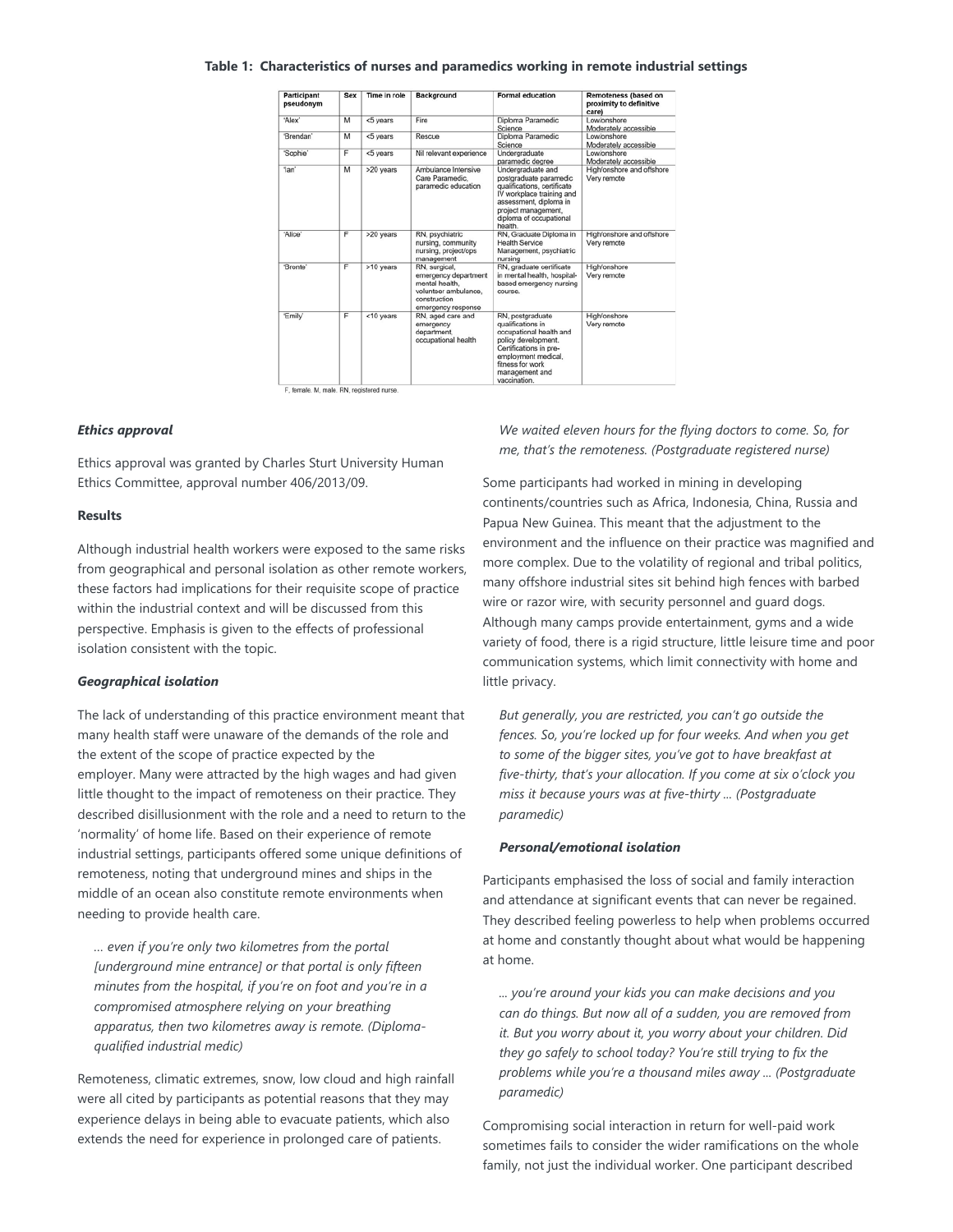the loss of personal identity as a husband and father and the disconnect that occurs during periods of time away where communication is often limited. A participant who had worked at both FIFO and non-FIFO sites had observed dramatic increases in the number of presentations to clinics at FIFO sites for minor illnesses and another noted their role in crisis counselling for family and financial issues.

*… I think FIFO's not good for relationships and I don't think it is good for families, either. I don't think it's very good for your mental health. (Postgraduate registered nurse)*

In many cases, health workers without specific mental health assessment education felt overwhelmed by emotionally distressed staff and inadequately prepared to adopt skills to manage them within their practice.

## *Professional isolation*

Significantly, all participants in this study admitted to not having any idea of the full extent of the role and all felt unprepared for the ill-defined scope of practice.

*When I first started, it was a little bit of a shock. I don't think I was quite ready for it. (Diploma-qualified industrial medic)*

In particular, industrial medics who have not had the advantage of working within traditional public health frameworks and, as part of an unregulated industry, held a different impression of their skill level to that congruent with traditional health practice environments. They more readily stepped outside of their scope of practice to meet organisational needs, regardless of their education and competency assessment for those tasks. Normative behaviours, attitudes and professional self-regulation are very difficult for some employees, particularly those who do not know or do not feel the need to conform to regulatory boundaries.

*… they save the employers a lot of time and money by us dealing with those, instead of taking them to a doctor who is just going to give them the same treatment that we do anyway. (Diploma-qualified industrial medic)*

In contrast, those with more experience in traditional health frameworks had a greater understanding of other health roles and held concerns about stepping outside of their practice boundaries.

*I think that's the best way of getting communication and then you will get the right diagnosis. [Discussing communication with onshore health professionals] I think it's a partnership. I don't see you out there as Robinson Crusoe, which a lot of people like to think they are. (Postgraduate paramedic)*

The unique role of industrial health limits career mobility and career progression as the skills and knowledge developed as part of the role are not recognised outside of that environment. Participants described situations where they were offered 'retraining' to move back into traditional healthcare settings in spite of their ability to manage a wide range of health care autonomously. Some industrial health workers had even been

responsible for setting up healthcare services in developing countries but there is no correlation between skills developed in this area and the needs of more traditional health practice environments.

*Because professionally you reach a dead end, and where do you go after that? And if you do come back into mainstream nursing you are then limited because you haven't followed a pathway in the health care setting to get promoted and to develop a lot, because in health care they don't see what you did outside of health care as valid. (Postgraduate registered nurse)*

*I have been away for probably about seventeen years; I learned all these other things only to come back to Australia to find out that I can't even teach first aid because I'm not qualified. (Postgraduate paramedic)*

## **Discussion**

This study highlighted two dominant and overarching concerns related to the experience of the health worker role. First, there is a persistent perception of remote industrial operations as 'risky business', (therefore primarily requiring emergency response) and, second, the health role is considered a 'necessary evil' (as a business cost). These findings necessarily frame the discussion of this study and influence each of the specific study results.

## *Personal/emotional isolation*

High suicide risk and mental health concerns were substantiated by participants who claimed that they were responsible for mental health assessments and provision of counselling. Even in less remote locations, participants noted the need for skills for assessing presentations related to mental health concerns. Additionally, Diss noted that many staff with pre-existing mental health conditions were failing to take prescribed medication for fear of detection in routine compliance drug testing<sup>25</sup>. Bowers et al. also noted that many workers feared prejudicial employment and were reluctant to seek help on site for fear of identification<sup>26</sup>.

Accident prevention education and health promotion education have likewise been subjected to risk management approaches, with some participants noting that staff and community education initiatives were conducted without sufficient skills and understanding of the health staff tasked with delivering such programs. This has led to poor information delivery and initiatives that were not sustainable, but did 'tick the box' on service provision. Some participants with skills in health promotion and health education were frustrated by the inability to contribute where they perceived a need existed, due to a failure by management to value the contribution that a health role could make. Goater et al. recommended that health workers should work with industry and policymakers to create change in the health status of workers but stressed that, in keeping with WHO initiatives, every effort should be made to encourage individual workers to take responsibility for their own health and for accessing appropriate care<sup>27</sup>. The dominant risk management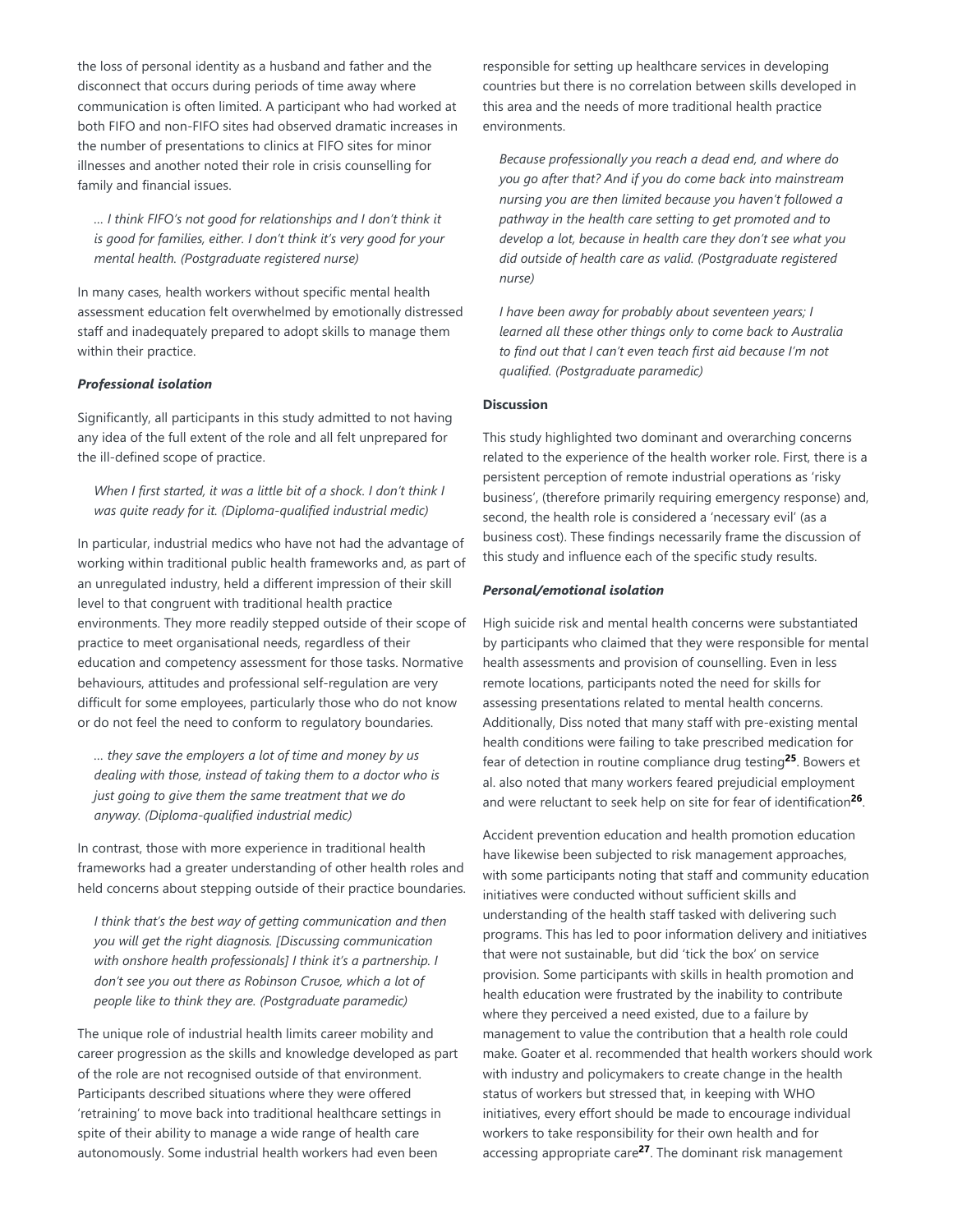discourse has directed a largely reactive approach to social and chronic health issues, which could benefit from a more rigorous and comprehensive planned approach in order to improve industrial efficiency and effectiveness<sup>8-10</sup>.

Industrial staff placed in very remote locations lack access to other services; therefore, the limited services available on site are of great importance in forming a link between health behaviours and available resources at their place of residence. The higher health needs of this population of LDC workers indicate that health staff need to be equipped to manage consequences of the LDC 'workstyle'. Additionally, the participant experience shows that the limited onsite health presence must be equipped to help workers manage physical and mental health challenges when they occur. Many organisations fear a dependency for onsite services, which would contribute to business costs. Therefore, this fear divides opinion as to the extent of the organisation's responsibility for maintaining worker health. The provision of primary health services is contentious amongst employers and leaves employees with disparate care, poor follow-up and referral as there is no integration with offsite services or referral pathways.

The physical lack of available services in remote locations<sup>19</sup>, and the tendency for workers to adhere to reactive rather than proactive approaches to their health noted by McEwan<sup>20</sup>, illustrates the importance of consideration of the LDC population amongst other remote populations. Industrial employees should be included within such statistics as they also experience higher than average health needs and poor access to scant services, even though their permanent residential address may be within an urban environment<sup>19</sup>. Weeramanthri and Jancey called for the inclusion of LDC workers within broader health promotion frameworks that recognise place-based effects on the incidence of chronic health concerns for FIFO workers<sup>28</sup>. They also advocated for LDC workers to make conscious decisions regarding sustainable health maintenance activities. This could be facilitated by educated, proactive industrial health workers with the ability to assess, promote and link LDC workers to appropriate health promotion attitudes and services.

Although industrial organisations must remain vigilant for risks of traumatic injury, greater risk to organisational efficiency and effectiveness may now arise from communicable diseases, vectormediated conditions and chronic mental and physical conditions. This will necessitate a shift in the way health services are provided in remote industrial contexts where staff may be responsible for care for prolonged periods of time and for primary health and chronic healthcare concerns. Although the health role is perceived as a necessary evil, participant experiences supported the need for enhanced skills and involvement at a strategic level in order to reduce business costs by averting the consequences of disease and illness through properly delivered health promotion strategies.

The current climate of increasingly remote, high-risk environments combined with low social tolerance of risk is driving changes to industrial health provision<sup>8-10,28-30</sup>. There are three key reasons for industry to now consider changes to the way health and safety is

addressed within their organisations. First, increasing pressure related to low risk tolerance is driving regulatory changes to the provision of industrial health care. Safety case legislation is set to filter though industrial organisations<sup>29</sup>, which will require that organisations go beyond minimum compliance with safety legislation and demonstrate site-specific responsiveness to the impact of their operation on their workers<sup>29</sup>. The increasing discussion relevant to LDC worker health has recently taken on greater significance owing to media reports and research outcomes. Although the line is blurred between personal and industrial responsibility for one's health, recommendations from the Western Australian Parliamentary inquiry into LDC worker suicides<sup>18</sup> have blurred the line even further by seeking changes to legislation that mandate that remote industrial organisations must take responsibility for all onsite staff, even during offduty hours. Interestingly, this report allocated little attention to how the health worker role could engage in management of mental health concerns. Thus, more rigorous legislation will influence the industrial health worker role beyond simple adherence to broad safety legislation in favour of more rigorous risk management. This should see the beginning of a trend away from simple compliance management towards greater attention to more inclusive provision of health as well as safety systems. Likewise, this should have implications for the industrial health role with an opportunity to return to where education and research into a comprehensive industrial health role subsided in favour of simple compliance measures.

Second, increasing remoteness creates a need for health workers with greater experience and qualifications with an ability to deliver a broader range of services autonomously. Owing to the remoteness of many locations, health workers will need to be prepared to care for patients over a more prolonged period of time. This could be until an ill or injured worker can be retrieved onsite or could involve escort of the patient via helicopter, road ambulance or even commercial flights to an appropriate level of care. Risk-averse workers will be difficult to attract to very remote locations if they are not assured of adequate, accessible health care, particularly in developing countries experiencing endemic diseases and political tension. Third, increased remoteness will likely require attention to the changing nature of providing industrial medical services from one of primarily emergency response to increased primary healthcare services and health education and promotion. This study recommends situating emergency response within current fire and rescue roles, thereby allowing for a specialist/generalist health role, which would have greater capacity to meet the changing needs of their operations.

#### *Professional isolation*

A variety of terms are used to describe the industrial health worker role. Nurses, paramedics, medics, emergency services officers and emergency medical technicians are all clinical roles that may work under the title of 'medic'. For health staff who are completely unprepared for the breadth of their scope of practice on commencement of the role, the additional professional isolation was often overwhelming, leading to poor retention rates for health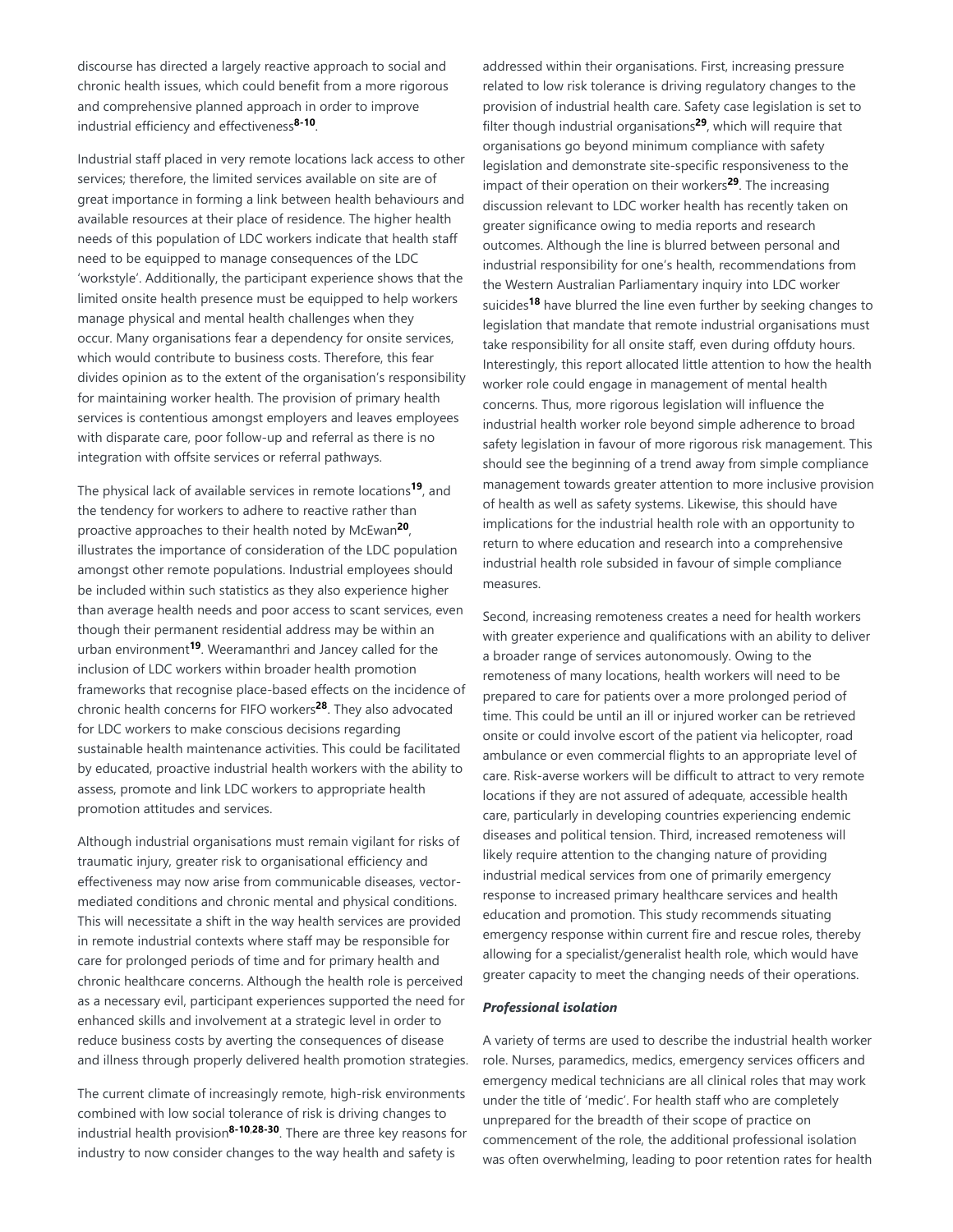staff similar to that documented by Williams<sup>31</sup>, in relation to rural and remote public health sectors. Professional identity relates to a shared understanding of discipline-specific knowledge, values and practice, which allows for tacit communication within specific disciplines. Socialisation into a workplace culture creates a sense of belonging to a specific profession<sup>32,33</sup>, which is problematic for staff working in singular, isolated roles.

The literature describes four aspects that contribute to professional isolation:

- physical distance from peers **34**
- separation from learning environments **34**,**35**
- decreased opportunity for professional socialisation to normalise professional culture and practice boundaries **32**,**33**,**36**
- lack of informal information-sharing<sup>9,21,31,37-40</sup>.

Every participant in this study referred to at least two of these domains, with at least two participants mentioning all four. This supports numerous comments from participants that indicated they did not know what professional group they belonged to, as well as the willingness of some health professionals to work outside of their assessed competencies. Yuginovich blamed the limited numbers and wide dissemination of remote nurses' voices for the lack of development of a specialist remote nursing course<sup>34</sup>. Although this could be extrapolated to the industrial context, Mellor et al. claimed that the industry-specific occupational health nurse role had been restricted in Australia because of managerial preoccupation with safety and production costs, which restrict more holistic care concepts<sup>41</sup>. A recent US review has called for a reinvigoration of the occupational health role supported by updated curriculum and research to meet the needs of contemporary work environments<sup>42</sup>, which could provide some useful concepts for the Australian context.

The role of healthcare professionals in industrial contexts is similar to the autonomous, expanded scope of practice roles of rural and remote nurses. In the rural context, it was described as practice that occurs while isolated professionally as well as geographically<sup>21,43,44</sup>. Therefore, the complexity of these workplaces requires a very broad skill set that covers primary health care, health education, health promotion and a plethora of other tasks in addition to the assumed emergency response role, all the while lacking specific education or the support of similar healthcare professionals. Participants explained that as they are not part of public health networks, they are further separated from learning environments by exclusion from hospital-based courses that could support their role. Lack of recognition for accumulated skills<sup>45</sup> and poor transferability of skills<sup>38</sup> experienced by rural and remote nurses is also consistent with the experience of industrial health workers. The similarity of these contexts of practice could provide a useful nexus not only for professional association, but also for recognition and career mobility. The advent of registration for paramedics in Australia will see an extension of opportunities for paramedics to work in expanded community and primary healthcare roles<sup>46-48</sup>. This may provide opportunities for paramedics with some expansion of capacity in primary health care

and health education; however, many broad scope of practice roles are typically restrained by legislative, professional, organisational and administrative boundaries<sup>36,49,50</sup>. Further research into the efficacy of emerging roles will be required to establish the value and place for these roles<sup>48,51-53</sup> without creating duplication of services.

## *Limitations*

This research was a small qualitative study confined to nurses and paramedics working for a single international mining organisation. Further research is needed to identify scopes of practice relevant to the remoteness of different sites. Owing to the changing nature of both the type of work and the regulatory environment, it is timely to consider which type of health professional would be most appropriate for this role given that particularly, the occupational health nurse role was not addressed in this study. Opportunities exist to examine a more rigorous program of education for this role that extends beyond first aid and compliance and would support the broad scope of practice in highly autonomous environments.

## **Conclusions**

Although industrial health staff experience the same geographical and emotional isolation as other remote workers, they are further affected by additional professional isolation due to the singular nature of their roles and lack of inclusion within a broader health framework. Professional isolation is further compounded by a requirement to carry out a broad range of sometimes infrequently used skills in largely autonomous practice environments. Improved education for the role would help health workers alleviate stress related to professional isolation and enable them to provide improved health services to staff affected by working in an isolated environment. Industrial organisations should consider how professional isolation could be mitigated in the workplace as this will have implications for patient safety and operational efficiency. Inclusion of industrial health workers within a rural health framework would greatly assist them to identify and communicate with other staff working in remote practice contexts. This would also provide them with opportunities to access additional training to support their practice needs, allow access to professional development opportunities as well as prospects for collegial interaction. Although many aspects of their role would make them a specialist subset of remote practice, the similarities between rural health scopes of practice and the industrial environment may provide opportunities for career mobility and integration within rural health education programs.

This study recommends: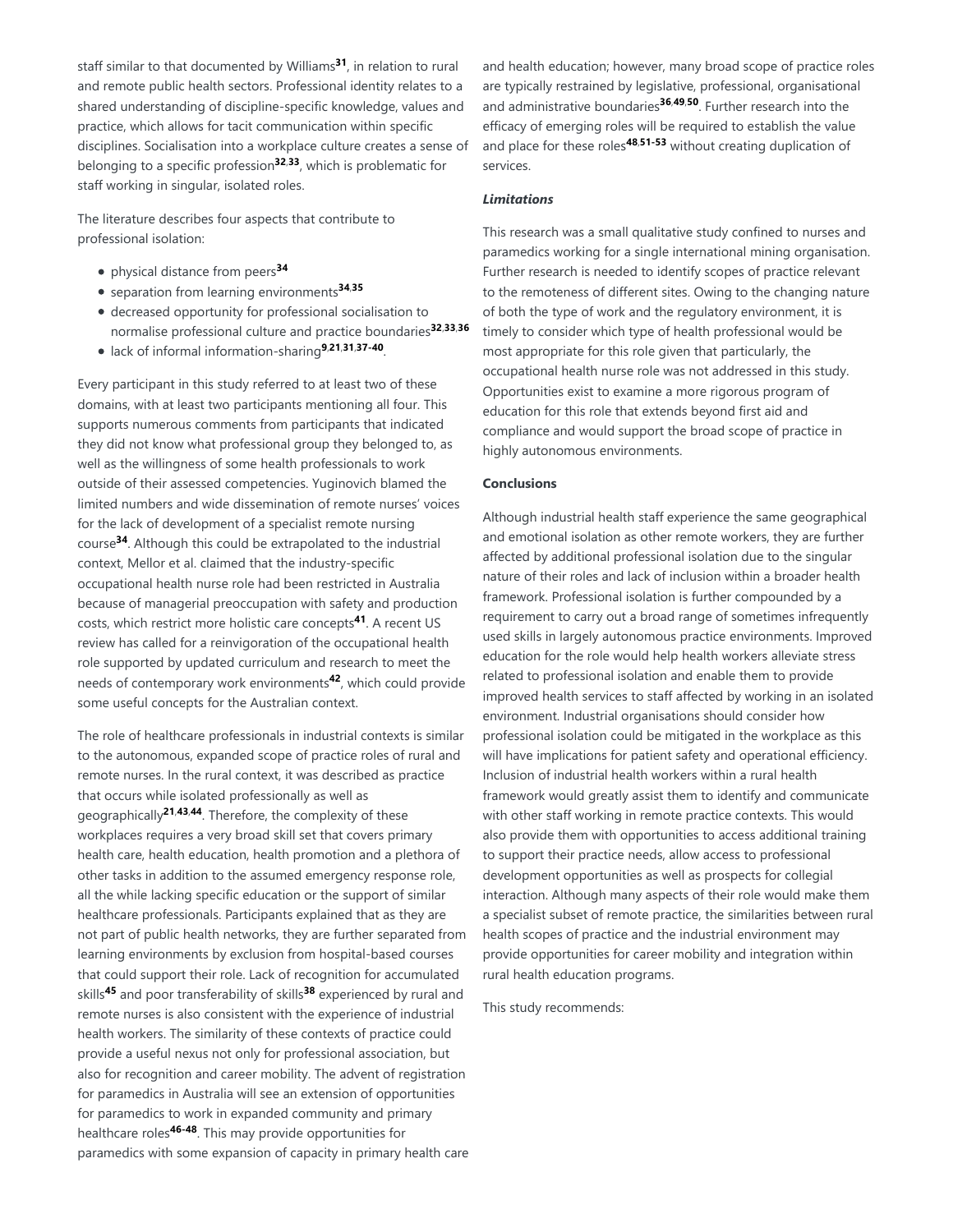- $\bullet$  inclusion of industrial health workers within broader health frameworks to mitigate professional isolation, assist in formation of professional identity, improve access to professional development and provide opportunities for collegial interaction
- specific education for the role to improve the overall health of workers and improve operational efficiency
- greater integration within rural health practice to provide opportunities for career mobility for industrial health workers.

# **Acknowledgements**

The authors wish to thank study participants for their valued contributions to this project.

# REFERENCES:

**1** Leigh J. History of occupational disease recognition and control. *Journal of Occupational Health and Safety – Australia and New Zealand* 2007; **23(6):** 519-530.

**2** Amor A, Sykes C. Training of the industrial nurse. *Occupational and Environmental Medicine* 1944; **1:** 81-89. https://doi.org /10.1136/oem.1.2.81

**3** Henriksen H. The industrial nurse is a good investment. *The Americal Journal of Nursing* 1951; **51(5).**

**4** Jahncke G. Industrial nursing today. *The American Journal of Nursing* 1945; **45(10):** 789-793.

**5** Johnstone R. Industrial medicine in wartime: the widening field of industrial medicine. *California and Western Medicine* 1945; **62(1).**

**6** Hanson E. Educational approach to industrial nursing. *Industrial Medicine* 1944; **13(8).**

**7** Davey C. Industrial nursing. *American Journal of Nursing* 1928; **28(12).**

**8** Mearns K, Hope L, Ford M, Tetrick L. Investment in workforce health: exploring the implications for workforce safety climate and commitment. *Accident Analysis and Prevention* 2010; **42:** 1445-1454. https://doi.org/10.1016/j.aap.2009.08.009 PMid:20538100

**9** Niven K., McLeod R. Offshore industry: management of health hazards in the upstream petroleum industry. *Occupational Medicine* 2009; **59:** 304-309. https://doi.org/10.1093/occmed /kqp076 PMid:19608661

**10** Parker T, Worringham C. *Fitness for work in mining: Not a 'one size fits all' approach. Queensland Mining Industry Health and Safety Conference* Townsville: Queensland Institute of Technology, 2004.

**11** Cox RAF. Medical services to offshore drilling. *Injury* 1970; **1(3):** 217-225. https://doi.org/10.1016/S0020-1383(70)80058-4

**12** Burgess C, Markey P, Skov S, Dowse G. Measles transmission by 'fly-in fly-out' workers in Australia. *Australian and New Zealand Journal of Public Health* 2013; **37(5):** 423-426. https://doi.org /10.1111/1753-6405.12100 PMid:24090324

**13** Stuckler D, Steele S, Lurie M, Basu S. 'Dying for Gold': The effects of mineral mining on HIV, tuberculosis, silicosis, and occupational diseases in Southern Africa. *International Journal of Health Services* 2013; **43(4):** 639-649. https://doi.org/10.2190 /HS.43.4.c PMid:24397231

**14** Joyce S, Tomlin S, Somerford P, Weeramanthri T. Health behaviours and outcomes associated with fly-in fly-out and shift workers in Western Australia. *Internal Medicine Journal* 2013; **43(4):** 440-444. https://doi.org/10.1111/j.1445-5994.2012.02885.x PMid:22827813

**15** Watts J. *Best of both worlds? Seeking a sustainable regional employment solution to fly-in fly-out operations in the Pilbara, Karratha, Western Australia.* Karratha: Pilbara Regional Council, 2004.

**16** Barclay M, Harris J, Everingham J, Kirsch P, Arend S, Shi S, et al. *Factors linked to the well-being of fly-in-fly-out (FIFO) workers.* Brisbane: Sustainable Minerals Institute, University of Queensland, 2013.

**17** Misan G. and Rudnik E. The pros and cons of long distance commuting: comments from South Australian mining and resource workers. *Journal of Economic and Social Policy* 2015; **17(1).**

**18** Bates M, Roberts L. *The impact of FIFO work practices on mental health.* 2015. Available: https://trove.nla.gov.au/version/212076497 (Accessed 15 October 2018).

**19** Erny-Albrecht K, Brown L, Raven M, Bywood P. *in Fly-out/Drivein Drive-out practices and health service delivery in rural areas of Australia. PHCRIS Policy Issue Review.* Adelaide: Primary Health Care Research & Information Service, 2014.

**20** McEwan SJ. FIFO's: the forgotten minority group. *Medicus* 2011; **51(7):** 34-35.

**21** Coleman D, Lynch U. Professional isolation and the role of clinical supervision in rural and remote communities. *Journal of Community Nursing* 2006; **20(3):** 35-37.

**22** Trede F. Role of work-integrated learning in developing professionalism and professional identity. *Asia-Pacific Journal of Cooperative Education* 2012; **13(3):** 159-167.

**23** Polit D., Beck CT. *Essentials of nursing research: appraising evidence for nursing practice. 7th ed.* Philadelphia: Lippincott Williams & Wilkins, 2010.

**24** Sanders C. Application of Colaizzi's method: interpretation of an auditable decision trail by a novice researcher. *Contemporary Nurse: A Journal for the Australian Nursing Profession* 2003; **14:** 292-302. https://doi.org/10.5172/conu.14.3.292 PMid:12868668

**25** Diss K. *FIFO workers leaving depression untreated for fear of drug tests: union.* 2014. Available: http://www.abc.net.au /news/2014-11-03/mine-workers-leaving-depression-untreatedfor-fear-of-drug-test/5863272 (Accessed 19 April 2019).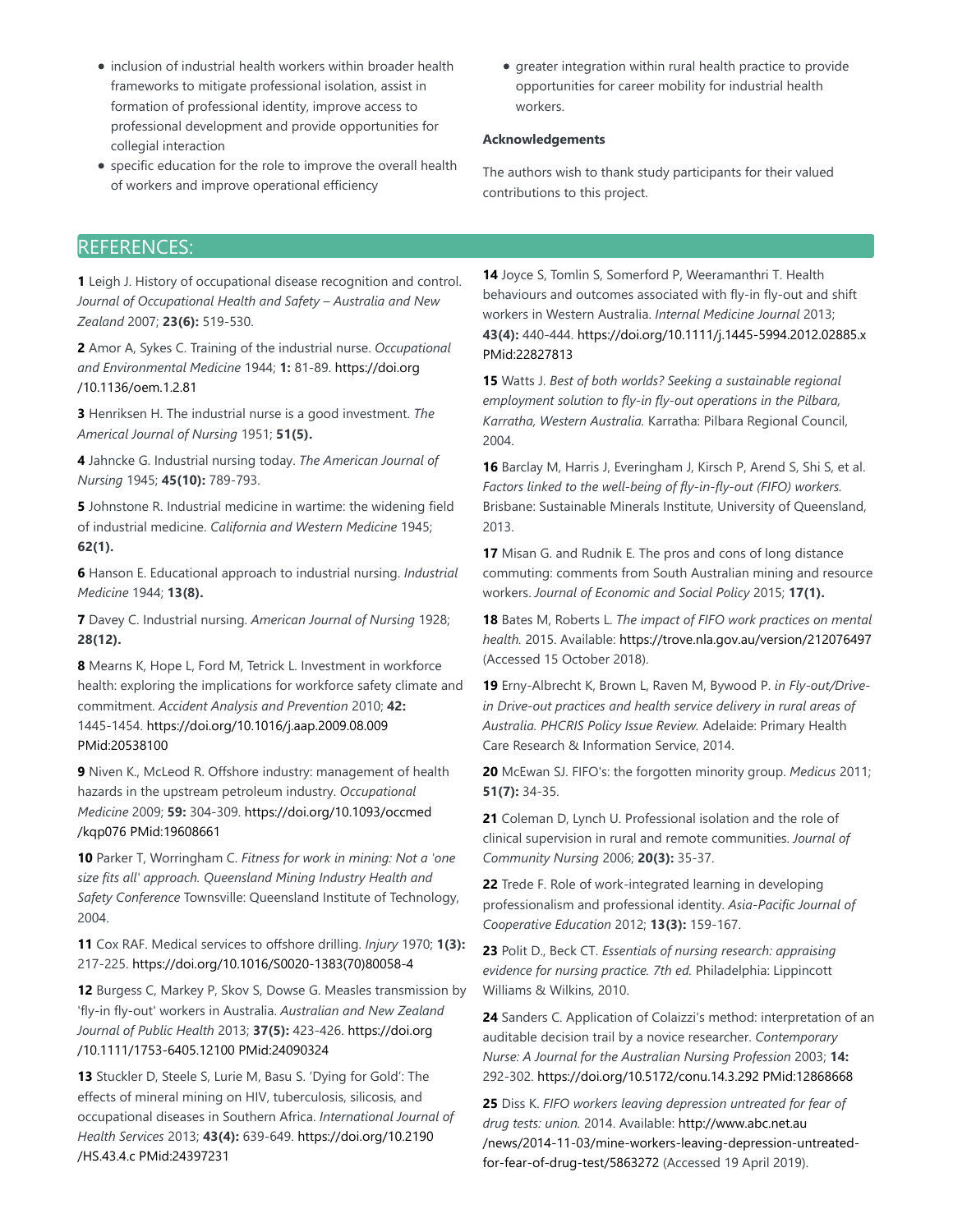**26** Bowers J, Lo J, Miller P, Mawren D, Jones B. Psychological distress in remote mining and construction workers in Australia. *Medical Journal of Australia* 2018; **208(9):** 391-397. https://doi.org /10.5694/mja17.00950 PMid:29747563

**27** Goater S, Goater I, Trivett H, Knowles M, Leveritt M, Lynas D. *Health promotion in FIFO and resident mine workforces: a case for a wellness-watch program.* Adelaide: 12th National Rural Health Conference, 2013. PMid:22924931

**28** Weeramanthri T, Jancey J. Fly-in, fly-out (FIFO) work in Australia: the need for research and a health promotion framework. *Health Promotion Journal of Australia* 2013; **24(1):** 5-6. https://doi.org /10.1071/HE13021 PMid:23575582

**29** NOPSEMA. *What is a safety case.* 2016. Available: http://www.nopsema.gov.au/safety/safety-case/what-is-a-safetycase/. (Accessed 14 October 2014).

**30** Williams P, Giles M. Viability of healthcare service delivery alternatives for the Australian mining sector. *Global Telehealth* 2012; **182:** 170-179.

**31** Williams M. Rural professional isolation: an integrative review. *Online Journal of Rural Nursing & Health Care* 2012; **12(2):** 3-10.

**32** Pietsch M, Williamson J. 'I felt like a teacher today': beginning teachers and professional identity. In: M Cooper (Ed.). *Teacher education: local and global.* 2005. Gold Coast: Australian Teacher Education Association, 365-371.

**33** Trede F, Macklin R, Bridges D. Professional identity development: a review of the higher education literature. *Studies in Higher Education* 2012; **37(3):** 365-384. https://doi.org/10.1080 /03075079.2010.521237

**34** Yuginovich T. Silence – not so golden? *Collegian* 2002; **9(3):** 22-28. https://doi.org/10.1016/S1322-7696(08)60421-7

**35** Malone G, Whitehead J, Belshaw C. *Remote and isolated mining health services [Appendix]. In A framework for remote and isolated professional practice.* Alice Springs: Council of Remote Area Nurses of Australia, 2014.

**36** Leggat S. *Changing health professionals' scope of practice: how do we continue to make progress? Deeble Institute for Health Policy Research issues brief.* 2014. Available: https://ahha.asn.au/system /files/docs/publications/deeble\_issues\_brief\_nlcg-

4\_changing\_health\_professionals\_scope\_of\_practice.pdf (Accessed 10 October 2018).

**37** Lenthall S, Wakerman J, Opie T, Dunn S, MacLeod M, Dollard M, et al. Nursing workforce in very remote Australia, characteristics and key issues. *Australian Journal of Rural Health* 2011; **19(1):** 32-37. https://doi.org/10.1111/j.1440-1584.2010.01174.x PMid:21265923

**38** Mills J, Birks M, Hegney D. The status of rural nursing in Australia: 12 years on. *Collegian* 2010; **17(1):** 30-37. https://doi.org /10.1016/j.colegn.2009.09.001 PMid:20394272

**39** McAllister M, McKinnon J. The importance of teaching and learning resilience in the health disciplines: a critical review of the literature. *Nurse Education Today* 2009; **29(4):** 371-379. https://doi.org/10.1016/j.nedt.2008.10.011 PMid:19056153

**40** Lazarsfeld-Jensen A. Telling stories out of school: experiencing the paramedic's oral traditions and role dissonance. *Nurse Education in Practice* 2014; **14(6):** 734-739. https://doi.org/10.1016 /j.nepr.2014.10.001 PMid:25455855

**41** Mellor G, Winsome SJ, McVeigh C. Occupational health nursing practice in Australia: what occupational health nurses say they do and what they actually do. *Collegian* 2006; **13(3):** 18-24. https://doi.org/10.1016/S1322-7696(08)60528-4

**42** Peckham T, Baker M, Camp J, Kaufman J, Seixas N. Creating a future for occupational health. *Annals of Work Exposures and Health* 2017; **61(1):** 3-15. PMid:28395315

**43** Hegney D. Extended, expanded, multi-skilled or advanced practice? Rural nurses in Australia, 1991-1994. *Collegian* 1997; **4(4):** 22-27. https://doi.org/10.1016/S1322-7696(08)60252-8

**44** Kenny A, Duckett S. Educating for rural nursing practice. *Journal of Advanced Nursing* 2003; **44.** https://doi.org/10.1046 /j.0309-2402.2003.02851.x PMid:14651684

**45** Baker T. Small rural emergency departments are not simply cutdown large urban emergency departments. *Australian Journal of Rural Health* 2009; **17(6):** 291. https://doi.org/10.1111 /j.1440-1584.2009.01082.x PMid:19930193

**46** O'Meara P, Tourle V, Stirling C, Walker J, Pedler D. Extending the paramedic role in rural Australia: a story of flexibility and innovation. *Rural and Remote Health* 2012; **12(2):** 1978. Available: https://www.rrh.org.au/journal/article/1978 (Accessed 3 April 2019).

**47** Mulholland P, O'Meara P, Walker J, Stirling C, Tourle V. Multidisciplinary practice in action: the rural paramedic – it's not only lights and sirens. *Journal of Emergency Primary Health Care* 2009; **7(2):** 11. https://doi.org/10.33151/ajp.7.2.166

**48** Bigham B, Drennan I, Morrison L, Kennedy S. Expanding paramedic scope of practice in the community: a systematic review of the literature. *Prehospital Emergency Care* 2013; **17(3):** 361-372. https://doi.org/10.3109/10903127.2013.792890 PMid:23734989

**49** Hickey N, Sumsion J, Harrison L. Nursing double degrees: a higher education initiative in times of nursing shortages. *Australian Journal of Advanced Nursing* 2010; **28(1):** 52-59.

**50** Considine J, Walker T, Berry D. Development, implementation and evaluation of an interprofessional graduate program for nursing-paramedicine double-degree graduates. *Australian Health Review* 2015; **39:** 595-599. https://doi.org/10.1071/AH14258 PMid:25863818

**51** FitzGerald GJ. Paramedics and scope of practice. *Medical Journal of Australia* 2015; **203(6).** https://doi.org/10.5694 /mja15.00775

**52** Raven S, Tippett V, Murdoch J, Stephens J, O'Brien A. *Expanded paramedic health care roles in rural and remote communities. 9th National Rural Health Care Conference.* Albury: National Rural Health Alliance, 2006.

**53** Woollard M. The role of the paramedic practitioner in the UK. *Journal of Emergency Primary Health Care* 2006; **4(1).**